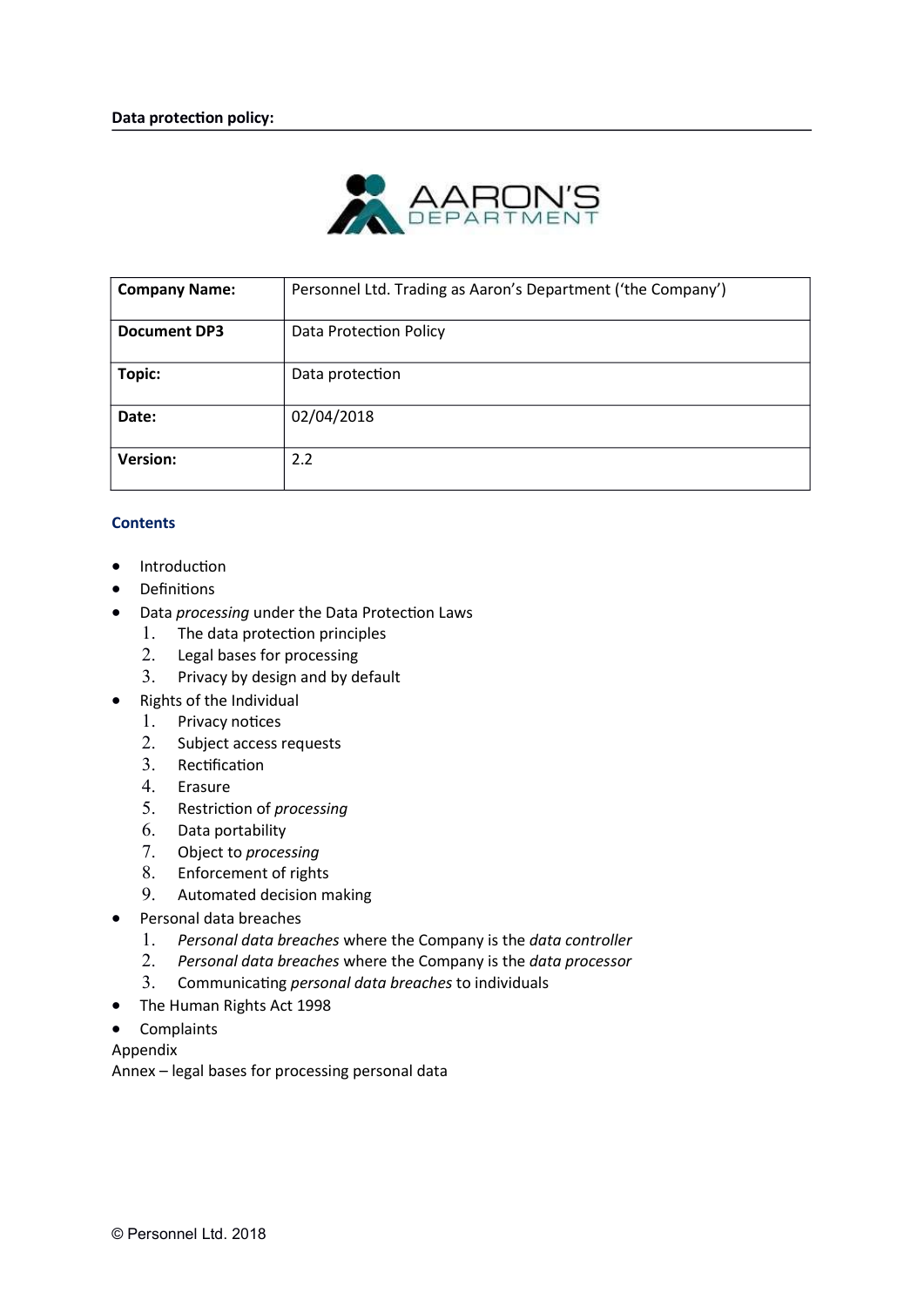#### Data protection policy: Introduction control by the protection of the protection of the protection of the protection

#### **Introduction**

All organisations that process personal data are required to comply with data protection legislation. This includes in particular the Data Protection Act 1998 (or its successor) and the EU General Data Protection Regulation (together the 'Data Protection Laws'). The Data Protection Laws give individuals (known as 'data subjects') certain rights over their personal data whilst imposing certain obligations on the organisations that process their data.

As a business the Company collects and processes both personal data and sensitive personal data. It is required to do so to comply with other legislation. It is also required to keep this data for different periods depending on the nature of the data.

This policy sets out how the Company implements the Data Protection Laws. It should be read in conjunction with the Data Protection Procedure.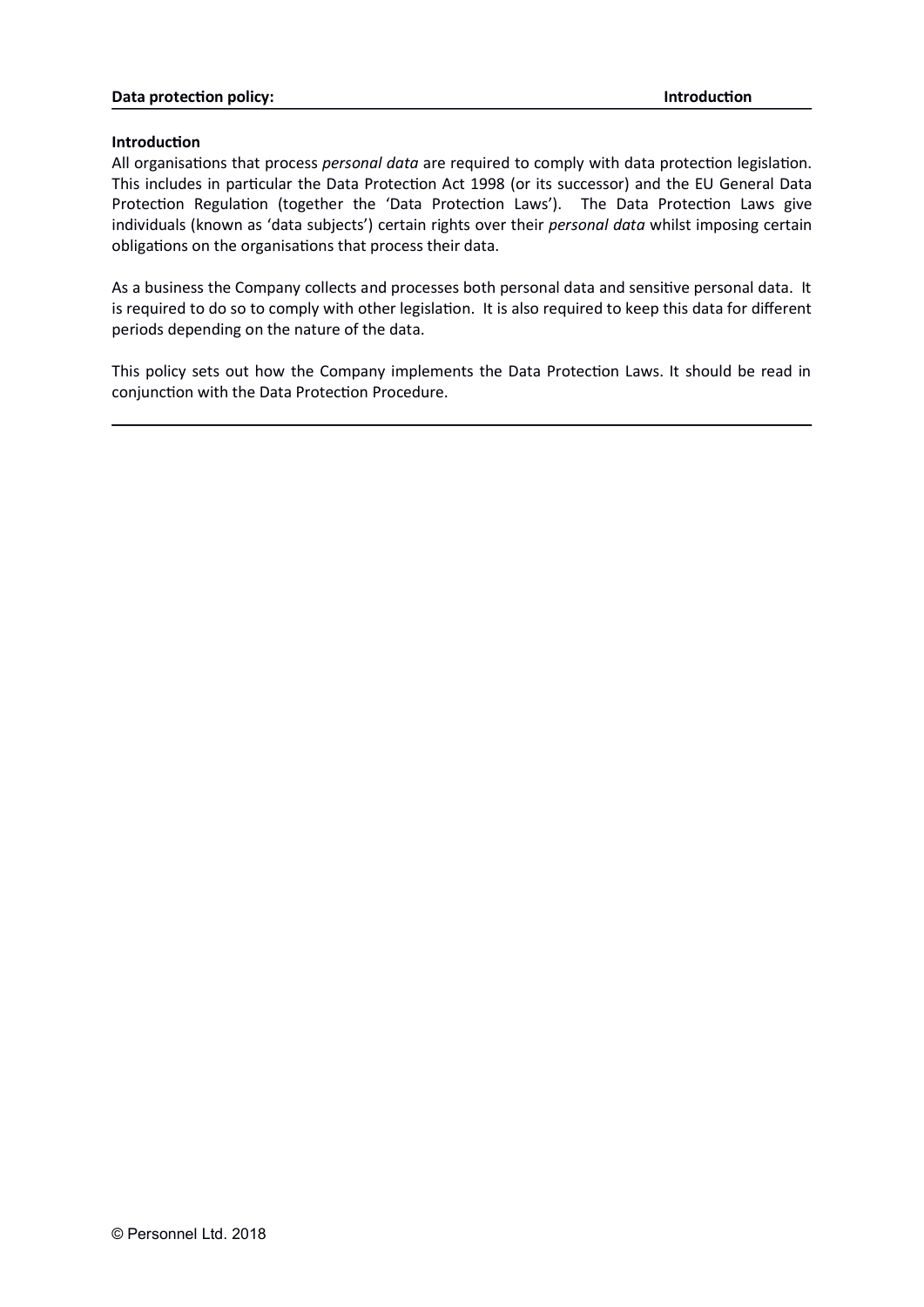In this policy the following terms have the following meanings:

'consent' means any freely given, specific, informed and unambiguous indication of an individual's wishes by which he or she, by a statement or by a clear affirmative action, signifies agreement to the processing of persona data relating to him or her;

'data controller' means an individual or organisation which, alone or jointly with others, determines the purposes and means of the processing of personal data;

'data processor' means an individual or organisation which processes personal data on behalf of the data controller;

'personal data'\* means any information relating to an individual who can be identified, such as by a name, an identification number, location data, an online identifier or to one or more factors specific to the physical, physiological, genetic, mental, economic, cultural or social identity of that natural person.

'personal data breach' means a breach of security leading to the accidental or unlawful destruction, loss, alteration, unauthorised disclosure of, or access to, personal data;

'processing' means any operation or set of operations performed on *personal data*, such as collection, recording, organisation, structuring, storage (including archiving), adaptation or alteration, retrieval, consultation, use, disclosure by transmission, dissemination or otherwise making available, alignment or combination, restriction, erasure or destruction.

'profiling' means any form of automated processing of personal data consisting of the use of personal data to evaluate certain personal aspects relating to an individual, in particular to analyse or predict aspects concerning that natural person's performance at work, economic situation, health, personal preferences, interests, reliability, behaviour, location or movements;

'pseudonymisation' means the processing of personal data in such a manner that the personal data can no longer be attributed to an individual without the use of additional information, provided that such additional information is kept separately and is subject to technical and organisational measures to ensure that the *personal data* are not attributed to an identified or identifiable individual;

'sensitive personal data'\* means personal data revealing racial or ethnic origin, political opinions, religious or philosophical beliefs, or trade union membership, and the *processing* of genetic data, biometric data, data concerning health, an individual's sex life or sexual orientation and an individual's criminal convictions.

\* For the purposes of this policy we use the term 'personal data' to include 'sensitive personal data' except where we specifically need to refer to sensitive personal data.

'Supervisory authority' means an independent public authority which is responsible for monitoring the application of data protection. In the UK the *supervisory authority* is the Information Commissioner's Office (ICO).

All of these definitions are italicised throughout this policy to remind the reader that they are defined terms.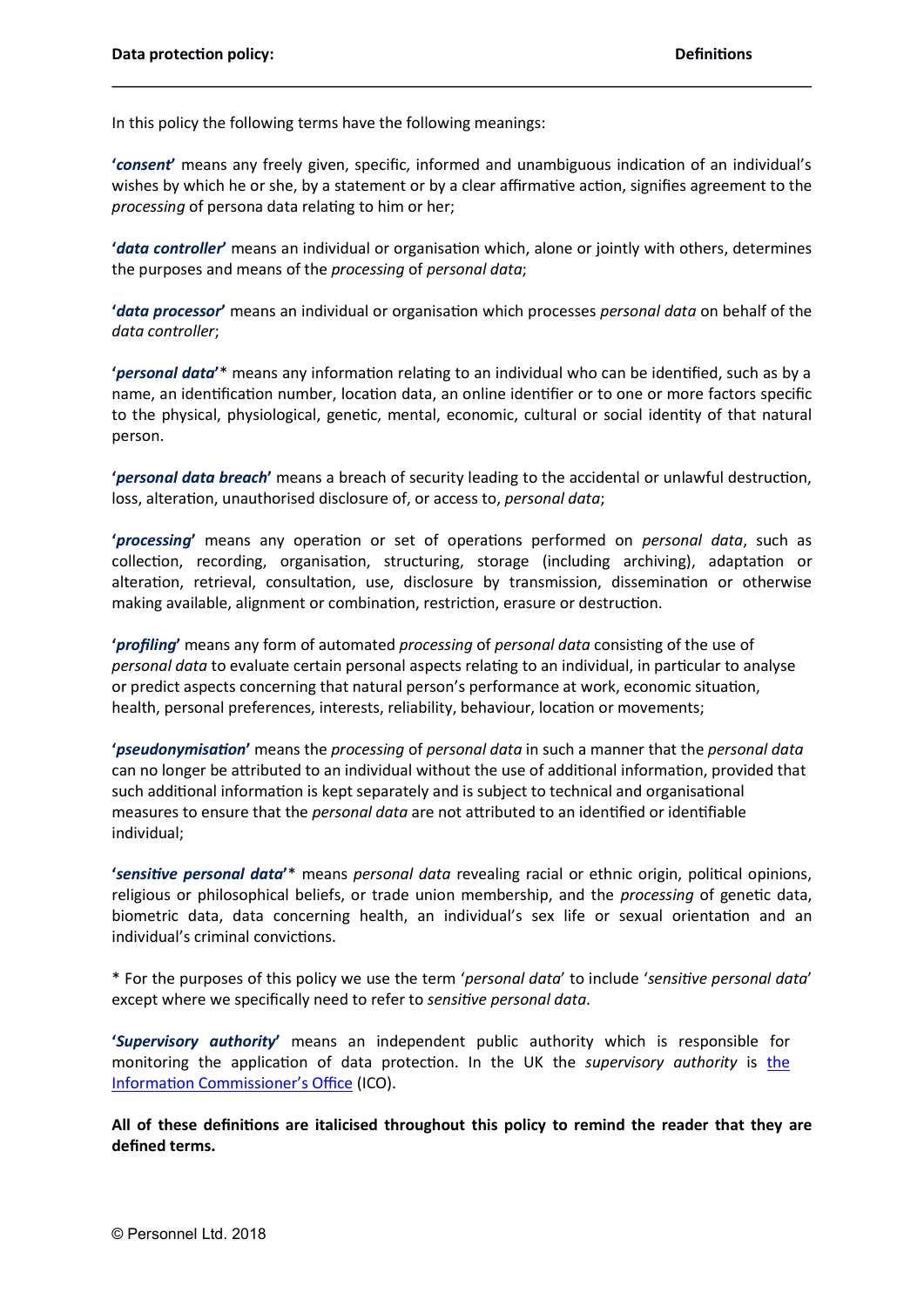The Company processes personal data in relation to its own staff, work-seekers, DBS applicants, SAAS Service users, Analysing Drivers working, rest and driving times and individual client contacts and is a *data controller* for the purposes of the Data Protection Laws. The Company has registered with the ICO and its registration number is ZA094705.

The Company may hold personal data on individuals for the following purposes:

- Staff administration:
- Advertising, marketing and public relations;
- DBS Checks,
- Accounts, Payroll and records;
- Administration and processing of users' personal data for the purposes of supplying services;

### 1. The data protection principles

The Data Protection Laws require the Company acting as either data controller or data processor to process data in accordance with the principles of data protection. These require that *personal data* is:

- 1. Processed lawfully, fairly and in a transparent manner;
- 2. Collected for specified and legitimate purposes and not further processed in a manner that is incompatible with those purposes;
- 3. Adequate, relevant and limited to what is necessary in relation to the purposes for which they are processed;
- 4. Accurate and kept up to date; every reasonable step must be taken to ensure that personal data that are inaccurate, having regard to the purposes for which they are processed, are erased or rectified without delay;
- 5. Kept for no longer than is necessary for the purposes for which the *personal data* are processed;
- 6. Processed in a manner that ensures appropriate security of the personal data, including protection against unauthorised or unlawful processing and against accidental loss, destruction or damage, using appropriate technical or organisational measures; and that
- 7. The data controller shall be responsible for, and be able to demonstrate, compliance with the principles.

## 2. Legal bases for processing

The Company will only process *personal data* where it has a legal basis for doing so (see Annex A). Where the Company does not have a legal reason for *processing personal data* any processing will be a breach of the Data Protection Laws.

The Company will review the *personal data* it holds on a regular basis to ensure it is being lawfully processed and it is accurate, relevant and up to date and those people listed in the Appendix shall be responsible for doing this.

Before transferring personal data to any third party (such as past, current or prospective employers, suppliers, customers and clients, delivery companies, intermediaries such as umbrella companies, persons making an enquiry or complaint and any other third party (such as software solutions providers and back office support)), the Company will establish that it has a legal reason for making the transfer.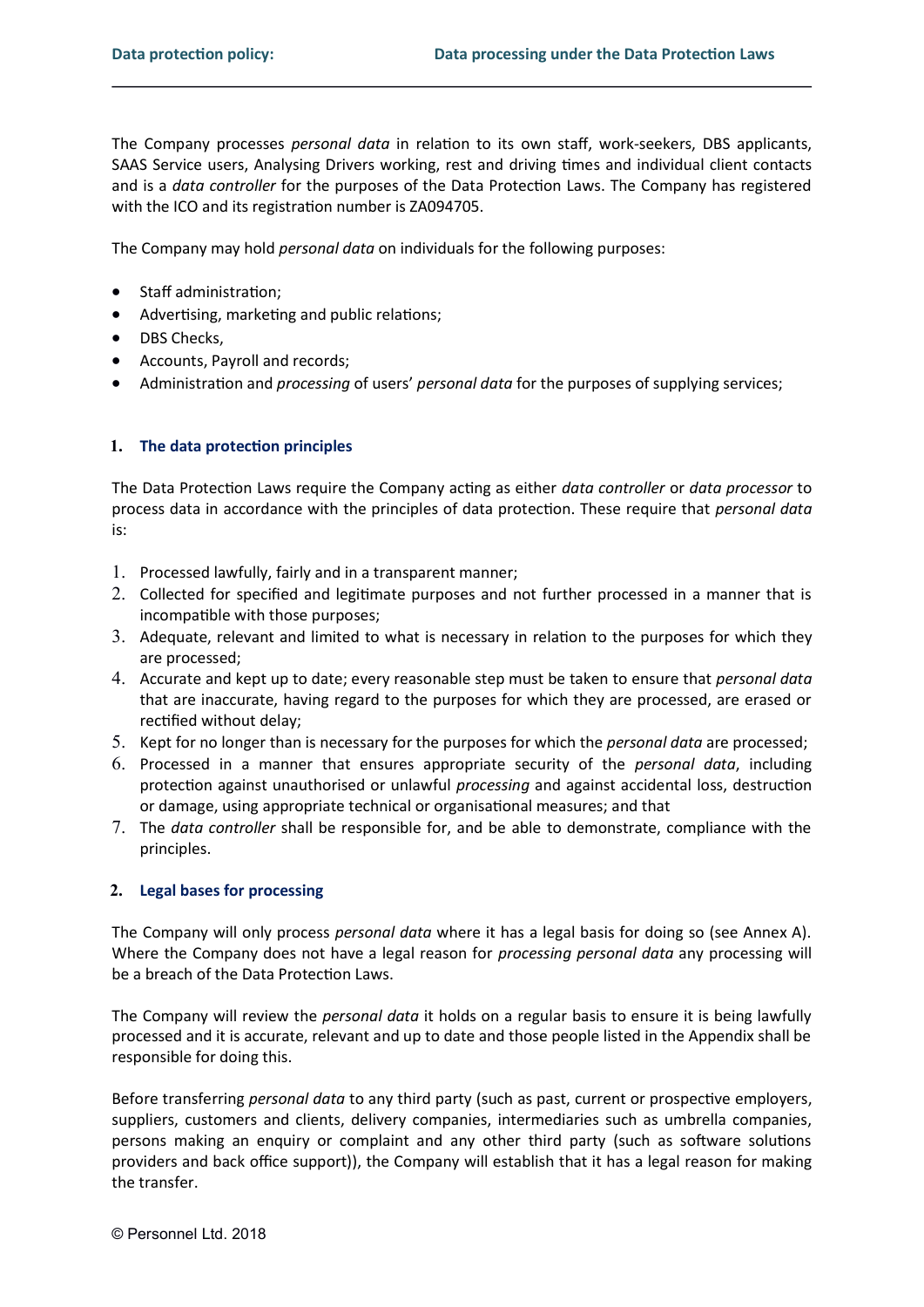## 3. Privacy by design and by default

The Company has implemented measures and procedures that adequately protect the privacy of individuals and ensures that data protection is integral to all processing activities. This includes implementing measures such as:

- data minimisation (i.e. not keeping data for longer than is necessary);
- *pseudonymisation*;
- anonymization;
- cyber security;
- encryption

For further information please refer to the Company's Information Security Policy.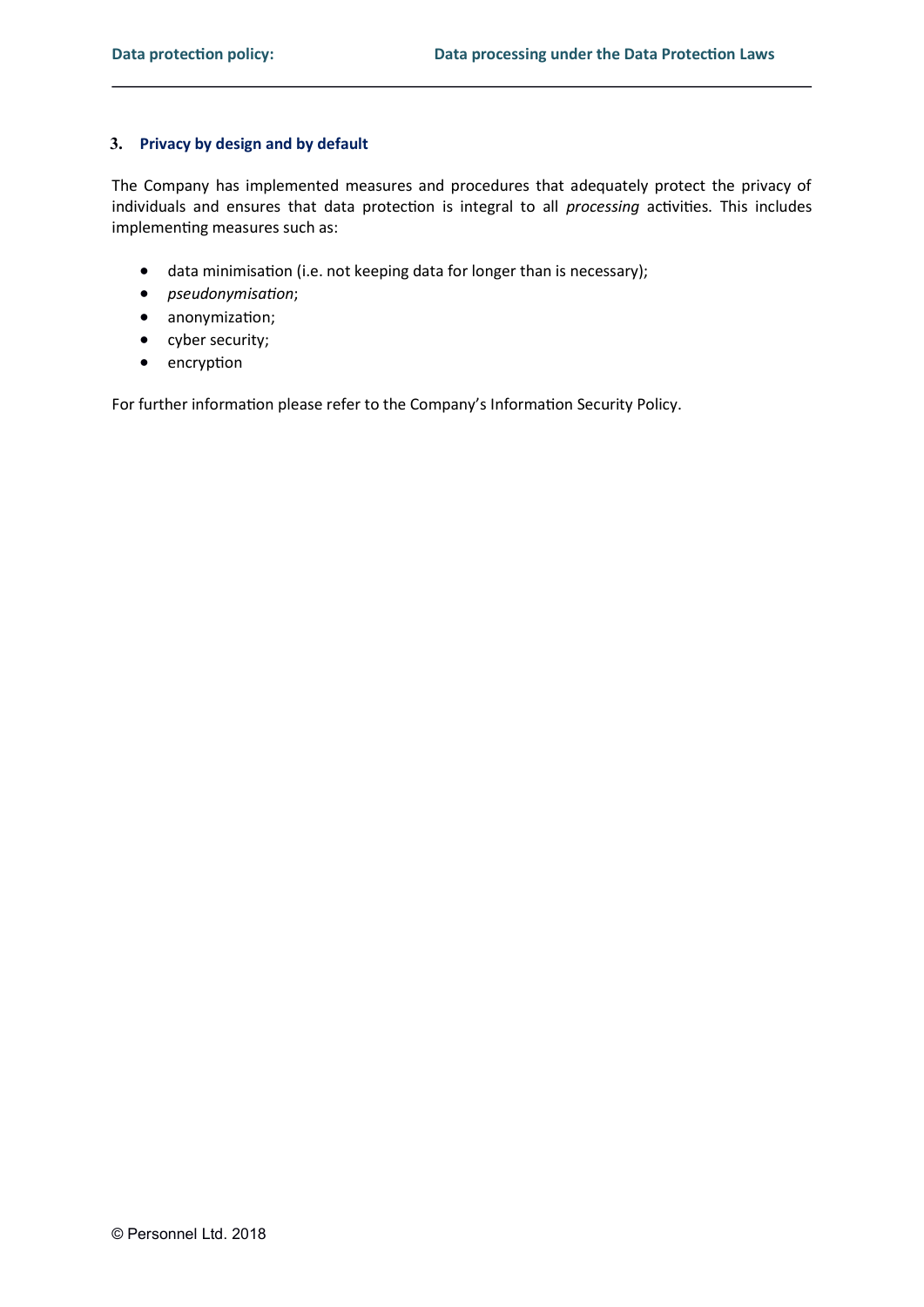The Company shall provide any information relating to data *processing* to an individual in a concise, transparent, intelligible and easily accessible form, using clear and plain language. The information shall be provided in writing, or by other means, including, where appropriate, by electronic means. The Company may provide this information orally if requested to do so by the individual.

## 1. Privacy notices

Where the Company collects personal data from the individual, the Company will give the individual a privacy notice at the time when it first obtains the *personal data*.

Where the Company collects *personal data* other than from the individual directly, it will give the individual a privacy notice within a reasonable period after obtaining the *personal data*, but at the latest within one month. If the Company intends to disclose the *personal data* to a third party then the privacy notice will be issued when the *personal data* are first disclosed (if not issued sooner).

Where the Company intends to further process the *personal data* for a purpose other than that for which the data was initially collected, the Company will give the individual information on that other purpose and any relevant further information before it does the further processing.

#### 2. Subject access requests

The individual is entitled to access their personal data on request from the data controller.

### 3. Rectification

The individual or another *data controller* at the individual's request, has the right to ask the Company to rectify any inaccurate or incomplete *personal data* concerning an individual.

If the Company has given the personal data to any third parties it will tell those third parties that it has received a request to rectify the *personal data* unless this proves impossible or involves disproportionate effort. Those third parties should also rectify the personal data they hold - however the Company will not be in a position to audit those third parties to ensure that the rectification has occurred.

# 4. Erasure

The individual or another *data controller* at the individual's request, has the right to ask the Company to erase an individual's personal data.

If the Company receives a request to erase it will ask the individual if s/he wants his personal data to be removed entirely or whether s/he is happy for his or her details to be kept on a list of individuals who do not want to be contacted in the future (for a specified period or otherwise). The Company cannot keep a record of individuals whose data it has erased so the individual may be contacted again by the Company should the Company come into possession of the individual's personal data at a later date.

If the Company has made the data public, it shall take reasonable steps to inform other *data* controllers and data processors processing the personal data to erase the personal data, taking into account available technology and the cost of implementation.

If the Company has given the *personal data* to any third parties it will tell those third parties that it has received a request to erase the *personal data*, unless this proves impossible or involves disproportionate effort. Those third parties should also rectify the personal data they hold - however the Company will not be in a position to audit those third parties to ensure that the rectification has occurred.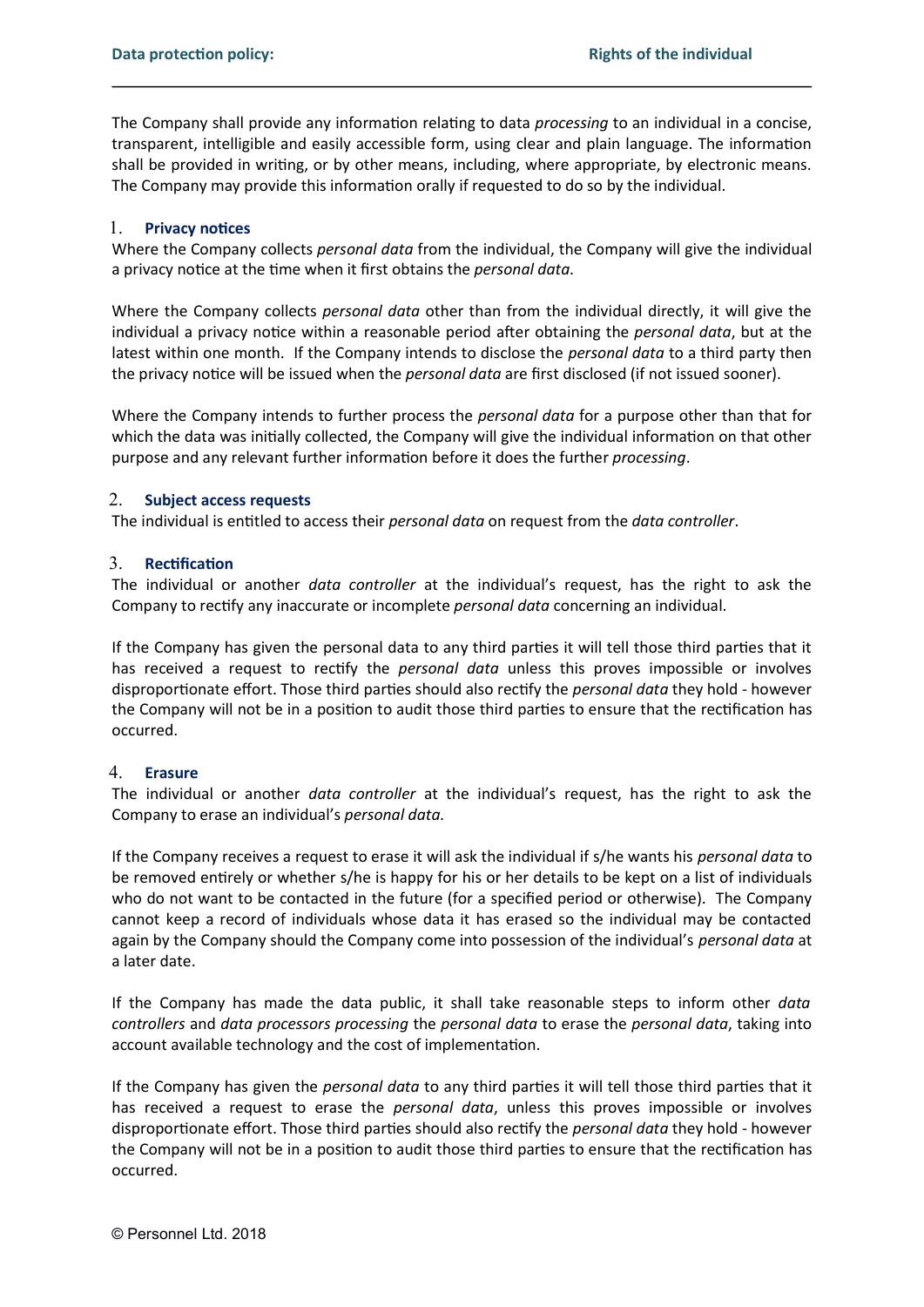## 5. Restriction of *processing*

The individual or a *data controller* at the individual's request, has the right to ask the Company to restrict its processing of an individual's personal data where:

- The individual challenges the accuracy of the *personal data*;
- The *processing* is unlawful and the individual opposes its erasure;
- The Company no longer needs the *personal data* for the purposes of the *processing*, but the personal data is required for the establishment, exercise or defence of legal claims; or
- The individual has objected to *processing* (on the grounds of a public interest or legitimate interest) pending the verification whether the legitimate grounds of the Company override those of the individual.

If the Company has given the *personal data* to any third parties it will tell those third parties that it has received a request to restrict the *personal data*, unless this proves impossible or involves disproportionate effort. Those third parties should also rectify the *personal data* they hold - however the Company will not be in a position to audit those third parties to ensure that the rectification has occurred.

## 6. Data portability

The individual shall have the right to receive personal data concerning him or her, which he or she has provided to the Company, in a structured, commonly used and machine-readable format and have the right to transmit those data to another data controller in circumstances where:

- The processing is based on the individual's consent or a contract; and
- The *processing* is carried out by automated means.

Where feasible, the Company will send the *personal data* to a named third party on the individual's request.

## 7. Object to processing

The individual has the right to object to their personal data being processed based on a public interest or a legitimate interest. The individual will also be able to object to the *profiling* of their data based on a public interest or a legitimate interest.

The Company shall cease *processing* unless it has compelling legitimate grounds to continue to process the personal data which override the individual's interests, rights and freedoms or for the establishment, exercise or defence of legal claims.

The individual has the right to object to their personal data for direct marketing. Please refer to the Company's Marketing Policy for further information.

## 8. Enforcement of rights

All requests regarding individual rights should be sent to the person whose details are listed in the Appendix.

The Company shall act upon any subject access request, or any request relating to rectification, erasure, restriction, data portability or objection or automated decision making processes or profiling within one month of receipt of the request. The Company may extend this period for two further months where necessary, taking into account the complexity and the number of requests.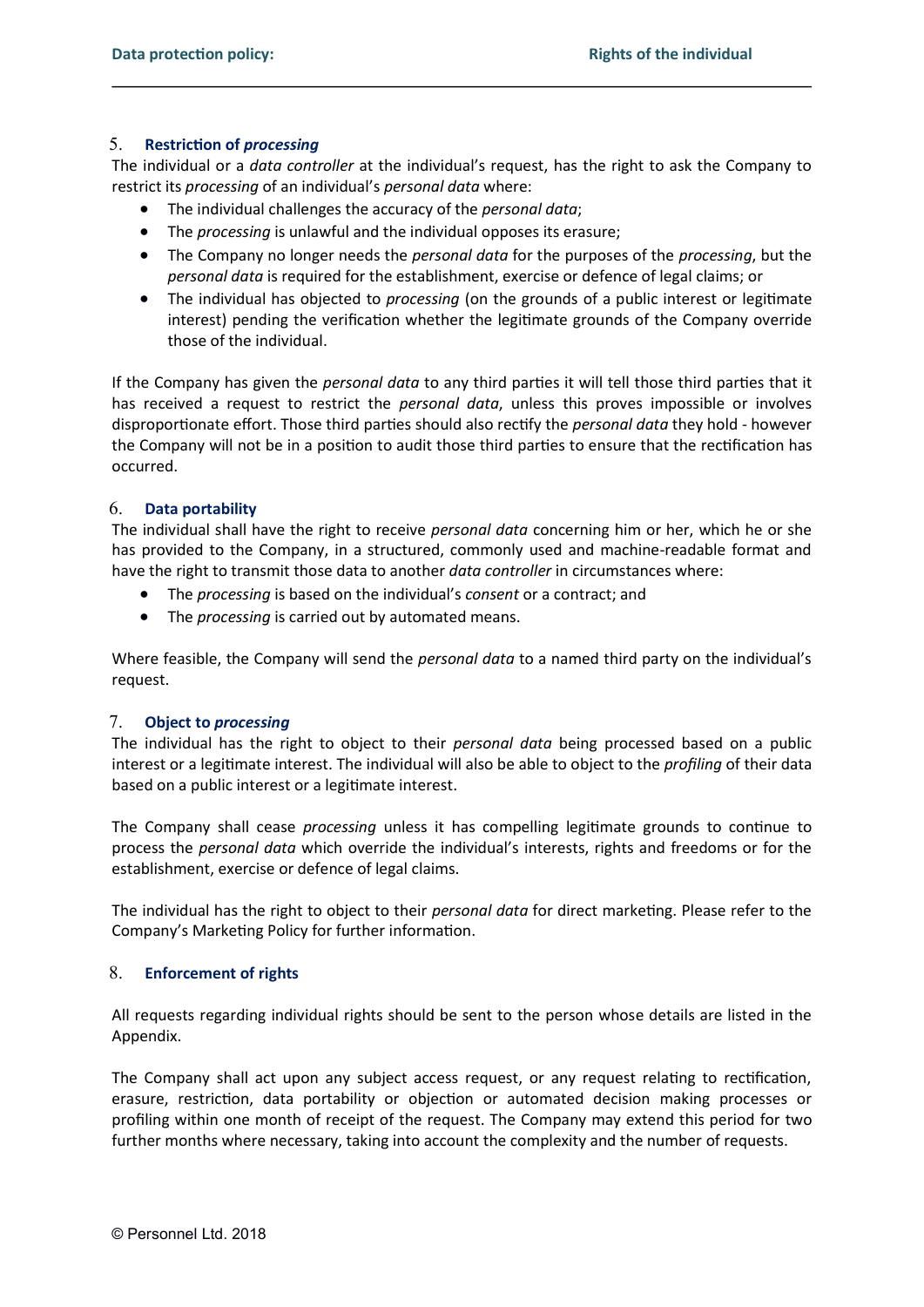Where the Company considers that a request under this section is manifestly unfounded or excessive due to the request's repetitive nature the Company may either refuse to act on the request or may charge a reasonable fee taking into account the administrative costs involved.

# 9. Automated decision making

The Company will not subject individuals to decisions based on automated processing that produce a legal effect or a similarly significant effect on the individual, except where the automated decision:

- Is necessary for the entering into or performance of a contract between the *data controller* and the individual;
- Is authorised by law; or
- The individual has given their explicit consent.

The Company will not carry out any automated decision-making or profiling using the personal data of a child.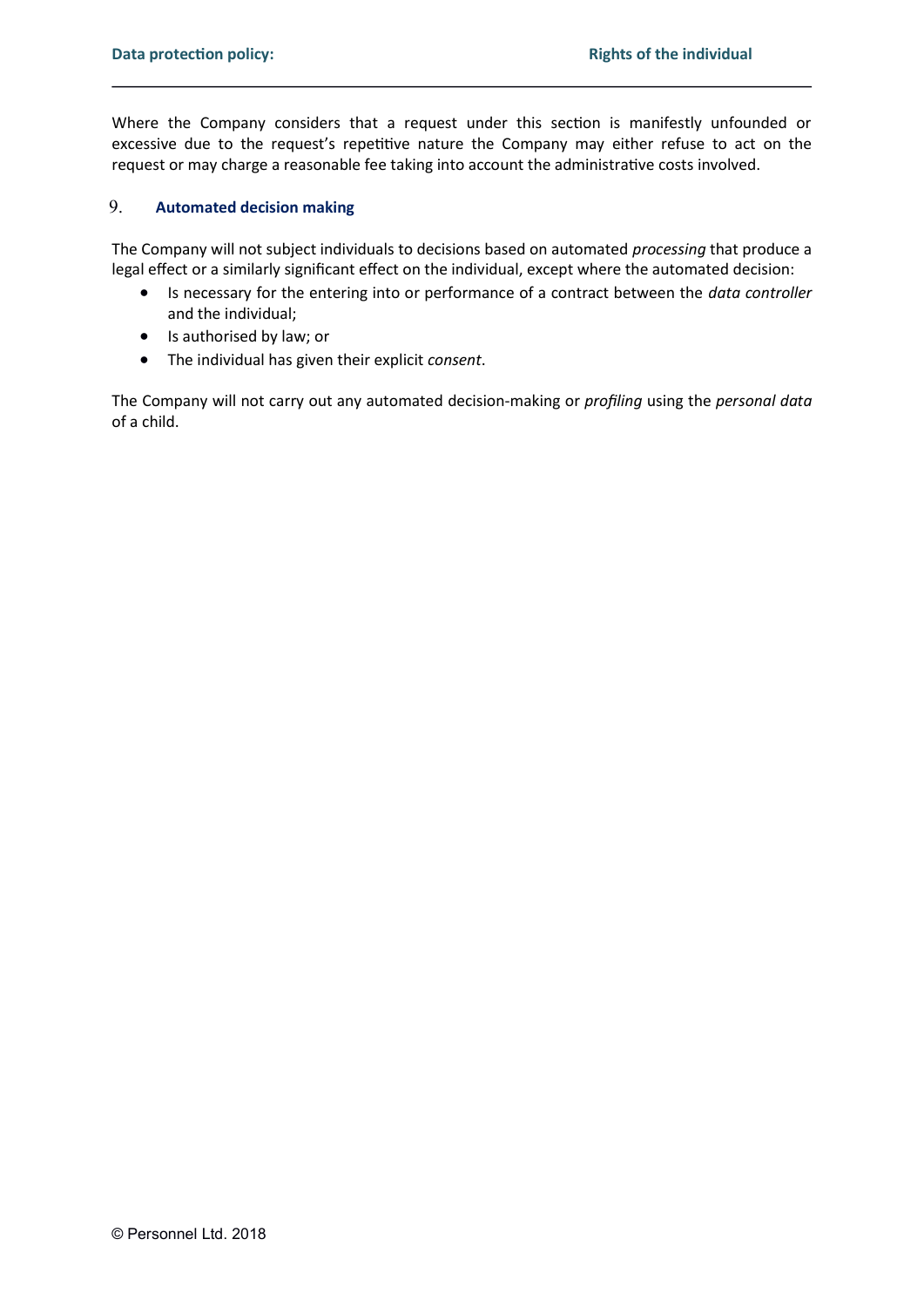## Reporting *personal data* breaches

All data breaches should be referred to the persons whose details are listed in the Appendix.

### 1. Personal data breaches where the Company is the data controller:

Where the Company establishes that a *personal data breach* has taken place, the Company will take steps to contain and recover the breach. Where a *personal data breach* is likely to result in a risk to the rights and freedoms of any individual the Company will notify the ICO.

Where the *personal data breach* happens outside the UK, the Company shall alert the relevant supervisory authority for data breaches in the effected jurisdiction.

### 2. Personal data breaches where the Company is the data processor:

The Company will alert the relevant data controller as to the personal data breach as soon as they are aware of the breach.

### 3. Communicating personal data breaches to individuals

Where the Company has identified a *personal data breach* resulting in a high risk to the rights and freedoms of any individual, the Company shall tell all affected individuals without undue delay.

The Company will not be required to tell individuals about the *personal data breach* where:

- The Company has implemented appropriate technical and organisational protection measures to the personal data affected by the breach, in particular to make the personal data unintelligible to any person who is not authorised to access it, such as encryption.
- The Company has taken subsequent measures which ensure that the high risk to the rights and freedoms of the individual is no longer likely to materialise.
- It would involve disproportionate effort to tell all affected individuals. Instead, the Company shall make a public communication or similar measure to tell all affected individuals.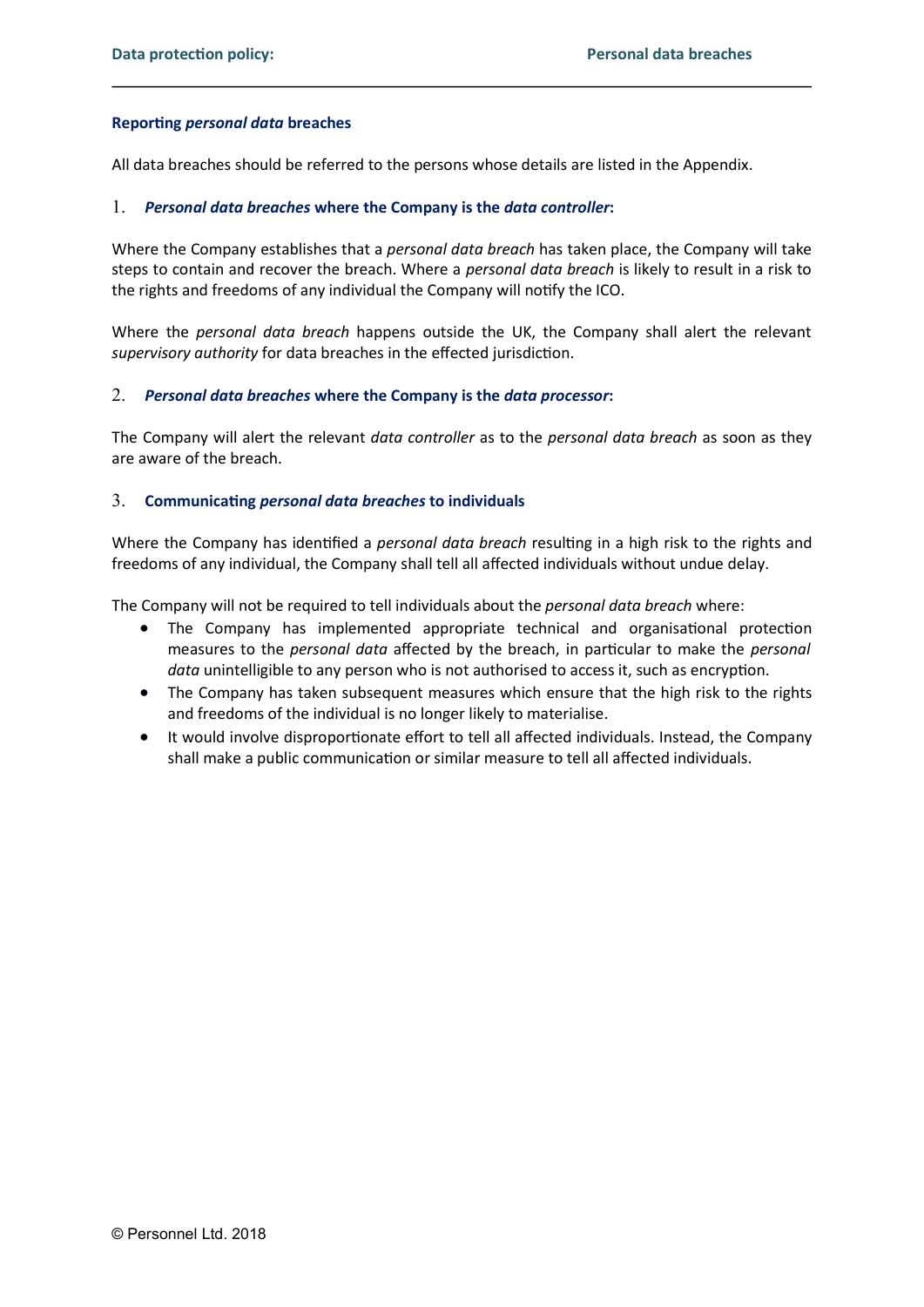All individuals have the following rights under the Human Rights Act 1998 (HRA) and in dealing with personal data these should be respected at all times:

- Right to respect for private and family life (Article 8).
- Freedom of thought, belief and religion (Article 9).
- Freedom of expression (Article 10).
- Freedom of assembly and association (Article 11).
- Protection from discrimination in respect of rights and freedoms under the HRA (Article 14).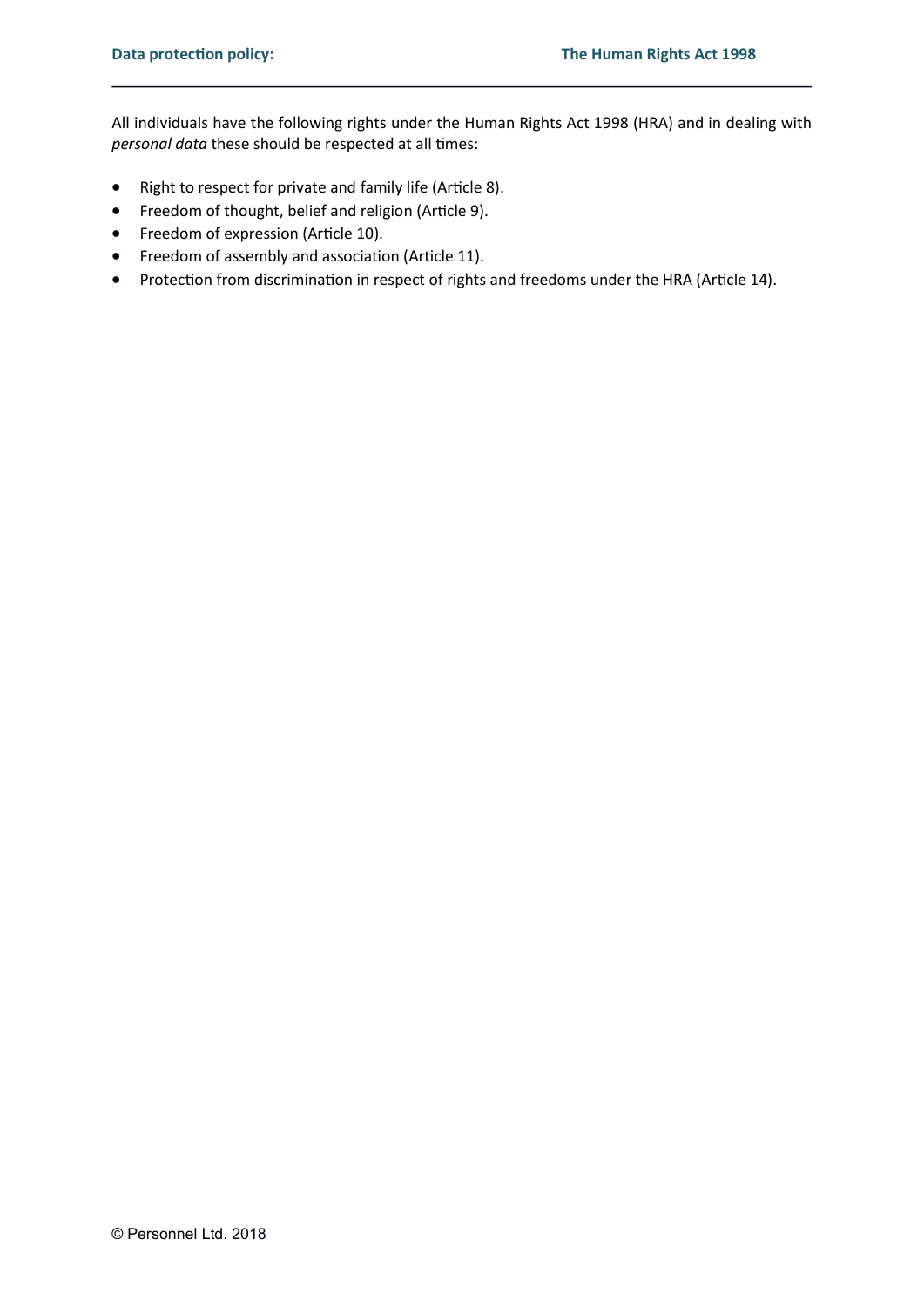If you have a complaint or suggestion about the Company's handling of personal data then please contact the person whose details are listed in the Appendix to this policy.

Alternatively you can contact the ICO directly on 0303 123 1113 or at https://ico.org.uk/global/contact-us/email/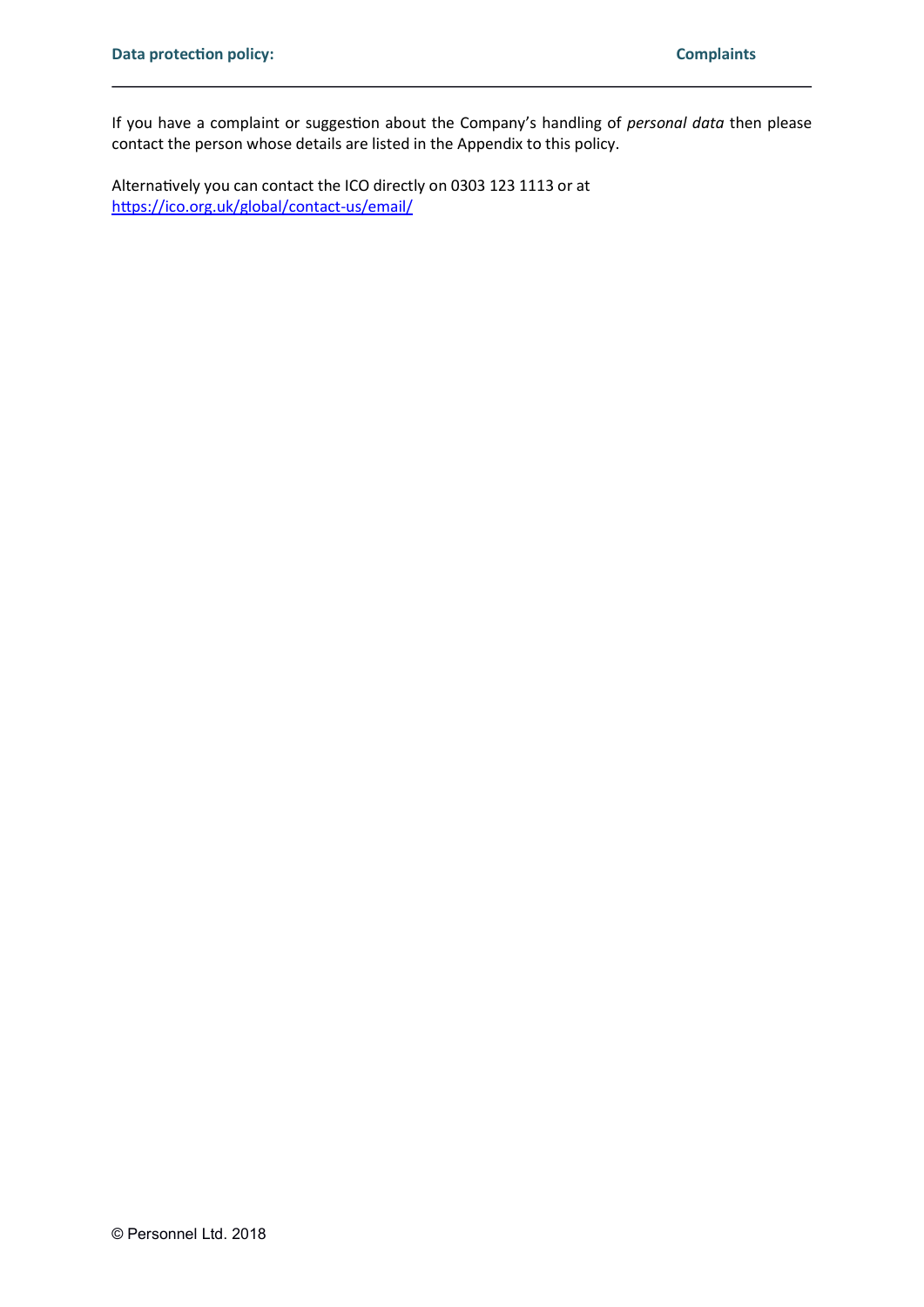Names of the person responsible for:

- adding, amending or deleting personal data;
- responding to subject access requests/requests for rectification, erasure, restriction, data portability, objection, automated decision making processes and profiling and withdrawal of consent;
- reporting data breaches/dealing with complaints.

Mrs Michelle Horsfall

### Details of the Company's Data Protection Officer:

Mr Duncan Horsfall Data protection officer Personnel Ltd. 43 Church Lane Pudsey West Yorkshire LS28 7RR

### a) The lawfulness of *processing* conditions for *personal data* are:

- 1. Consent of the individual for one or more specific purposes.
- 2. Processing is necessary for the performance of a contract with the individual or in order to take steps at the request of the individual to enter into a contract.
- 3. Processing is necessary for compliance with a legal obligation that the controller is subject to.
- 4. Processing is necessary to protect the vital interests of the individual or another person.
- 5. Processing is necessary for the performance of a task carried out in the public interest or in the exercise of official authority vested in the data controller.
- 6. Processing is necessary for the purposes of legitimate interests pursued by the controller or a third party, except where such interests are overridden by the interests or fundamental rights or freedoms of the individual which require protection of *personal data*, in particular where the individual is a child.

## b) The lawfulness of processing conditions for sensitive personal data are:

- 1. Explicit consent of the individual for one or more specified purposes, unless reliance on consent is prohibited by EU or Member State law.
- 2. Processing is necessary for carrying out data controller's obligations under employment, social security or social protection law, or a collective agreement, providing for appropriate safeguards for the fundamental rights and interests of the individual.
- 3. Processing is necessary to protect the vital interests of the individual or another individual where the individual is physically or legally incapable of giving *consent*.
- 4. In the course of its legitimate activities, *processing* is carried out with appropriate safeguards by a foundation, association or any other not-for-profit body, with a political, philosophical, religious or trade union aim and on condition that the *processing* relates only to members or former members (or those who have regular contact with it in connection with those